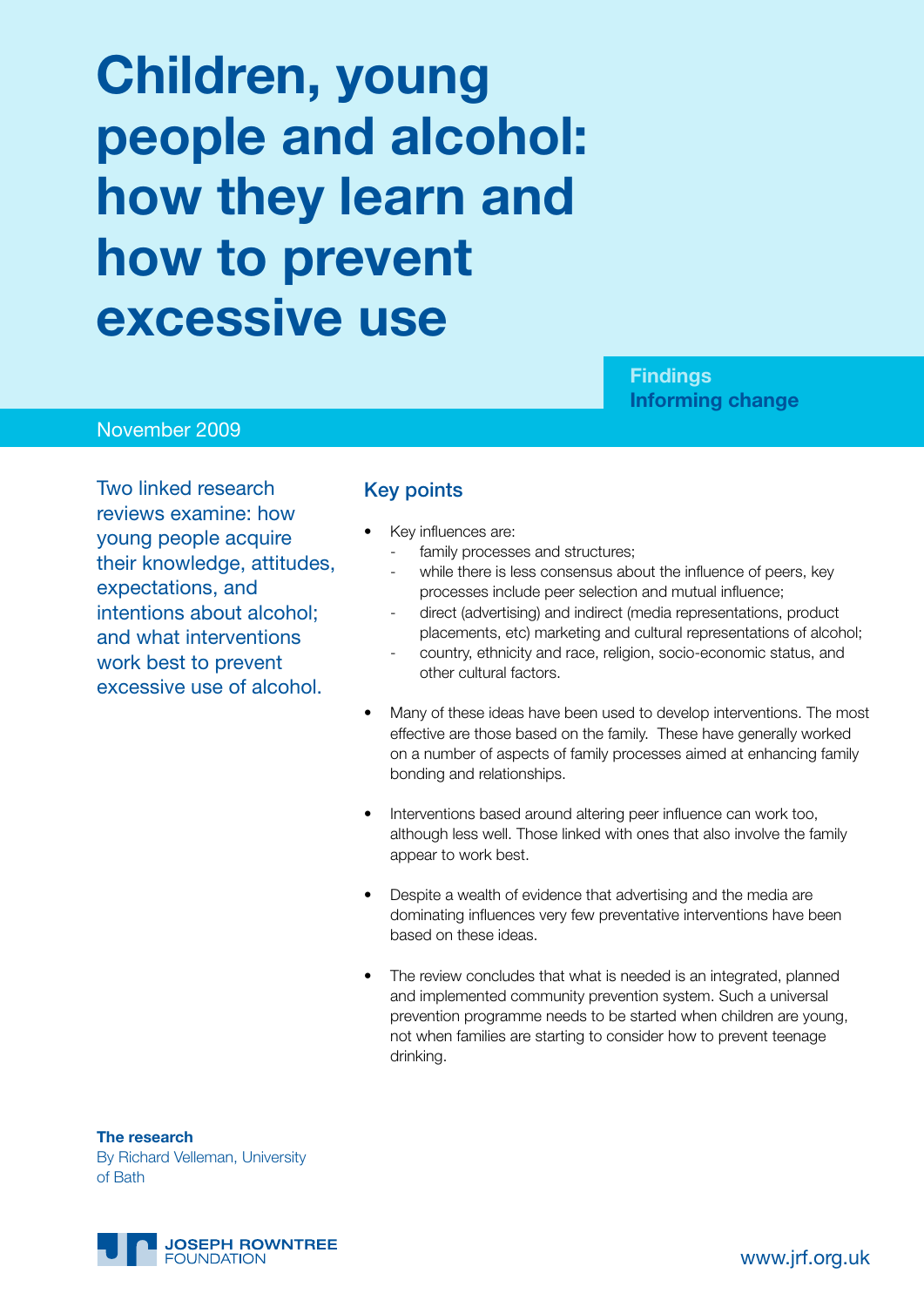# **Background**

Children start to learn about alcohol from an extremely young age. They learn a great deal from general observation of the media and wider society. However, basic knowledge, attitudes, expectations and intentions are initially most influenced by their families – especially parents, but including others such as grandparents and siblings. Other important influences include peers, school, community, and religious and cultural influences.

## **Influences**

Key family processes and structures have been shown to influence how young peoples' knowledge, attitudes and subsequent behaviour develop. It seems relatively clear that the family can continue to be a moderating influence throughout adolescence and even young adulthood, with parents usually also affecting long-term values.

There is increasing recognition that the influences of family and peers are interdependent. Rather than seeking to determine which has the greater influence, it may be more productive to examine how these two forces interact.

Overall, some processes protect young people, tending to slow down the risk that young people will initiate drinking earlier, and /or will move into heavier or more risky drinking styles; others tend to increase these risks. Each of these issues cannot be examined isolation.

As children grow, the primary influences usually change from parental influence towards societal as a whole then towards peer influence. However, parental and family factors hold huge sway over how much influence these other factors have, and at which stages they will start to predominate. As young people grow older, their involvement in their community also plays a prominent role in their relationship towards alcohol, again heavily influenced by parental (and later peer) factors.

#### *Parenting style*

Protective factors include: 'responsive parenting' (parents who expect a lot from their children and provide them with a sense of self-reliance); consistent child-management, balancing 'care' and control', with clear, consistent and enforced rules; high levels of parental supervision or monitoring; parental modelling of appropriate alcohol use; and clear and open communication of both expectations about alcohol use (or non-use) and potential disapproval if expectations are not met.

#### *Family cohesion*

Protective factors include: higher levels of family support and bonding (including eating together five or more

times per week); a child liking or being satisfied with relationships with a parent; a child wanting to be like a parent; and a high level of family co-operation.

#### *Sibling behaviour*

Older siblings' willingness to use substances, and their actual substance use, are both robust predictors of later use by younger siblings.

#### *Peers*

There is less consensus about the influence of peers. What is clear is that it is not so much that young people are influenced by their peers but that they select likeminded peers leading to a process of mutual influence.

#### *Marketing*

Marketing and cultural representations of alcohol – whether direct (advertising) or indirect (media representations, product placements, etc) – exert a very significant influence on young people. Welldesigned longitudinal studies show that marketing is a significant factor in the rise in young people's alcohol consumption. Not surprisingly, young people who see, hear and read more alcohol advertisements and endorsements are more likely to drink, and to drink more heavily, than their peers.

It is clear that the influence of the media is massive, in turn affecting the influence of parental and family relationships, especially with children where family controls are less apparent. It is generally accepted that:

- Frequent exposure to persuasive alcohol portrayals via a huge range of media has a major impact.
- The impact of these portrayals can be mediated by the parental and family factors reviewed above. In particular, parental reinforcement and counterreinforcement of messages, open communication, parental monitoring, and clear rules can help to offset media influences.

#### *Cultural factors*

Other major influences are country, ethnicity and race, religion, socio-economic status, and other cultural factors. Examples include:

- • An increasing *globalisation* of young people's drinking behaviour, with significant rises in binge drinking in many countries. The influence of family and peers is generally similar across countries.
- For *minority ethnic groups*, many of the same factors are equally important and independently associated with lower risk of regular drinking, including:
	- family factors such as: parental monitoring; perceived consequences; maintaining intimacy and connection to the family; family cohesion;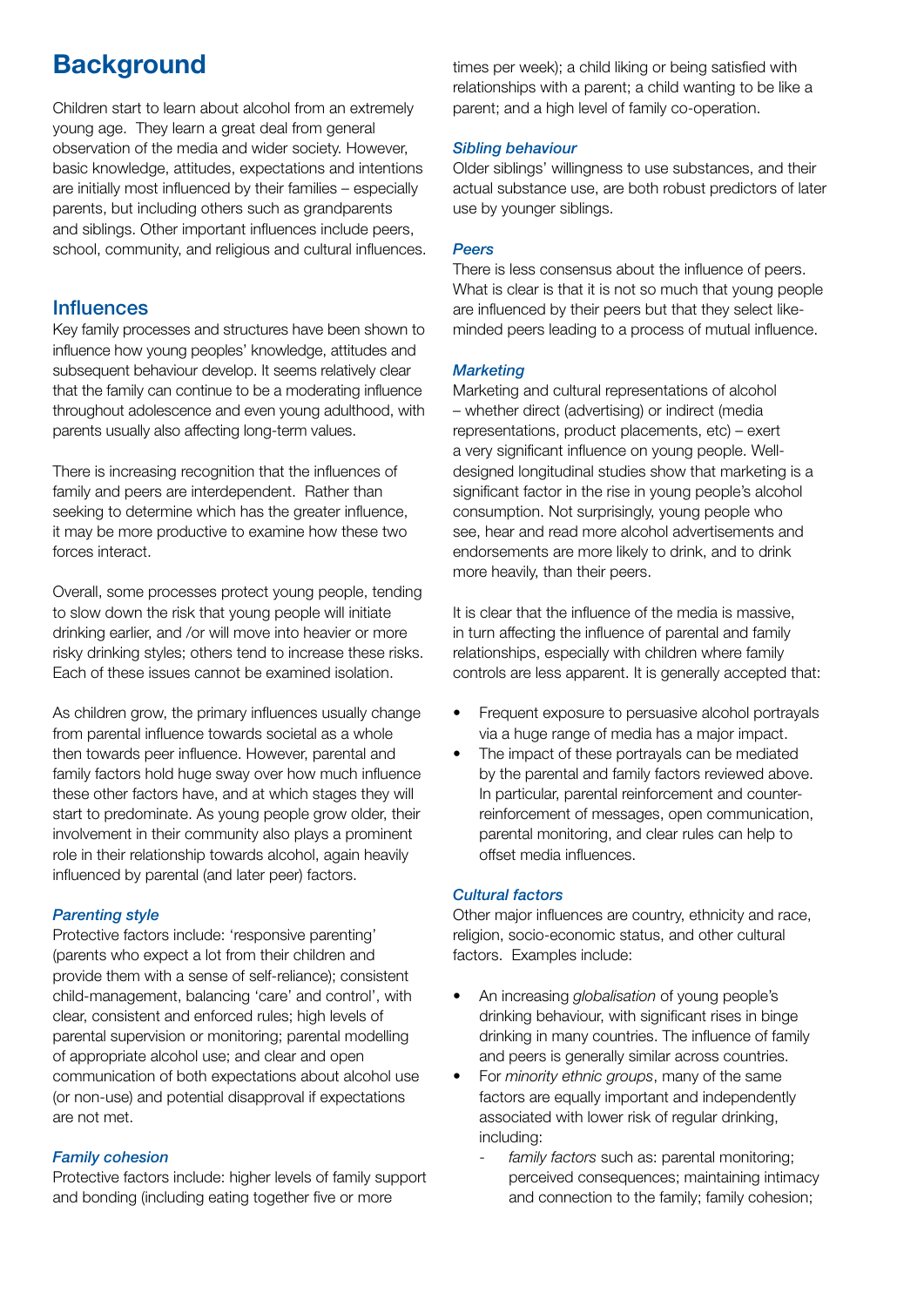family supervision; low sibling willingness to use; parental attitudes toward their child's alcohol use; supervised provision of alcohol by parents and adult relatives and drinking with a parent (for older children); and greater levels of family social support;

- *individual factors* such as: better decisionmaking skills; higher self-reliance; lower peer pressure susceptibility; more positive attitudes about school and prior school success; negative expectations of drinking, peer drinking and adult drinking;
- *peer factors* such as having few friends who drink (this is generalised from USA research; very little research on these issues has been conducted elsewhere).
- Religious identification is a significant indicator of whether or not people drink, and is often more important than other cultural or social factors. For those who do drink, religious identification is also associated with less risky drinking.
- Active religious involvement or faith appears to have a protective effect on young people's drinking. Religious attendance seems to predict decreases in the quantity and frequency of alcohol use. Teenagers showing greater religious involvement and stronger religious values have a lower risk of alcohol use. Other studies have shown that religious attendance predicts decreases in the quantity and frequency of alcohol use even in the presence of peer, family, and school variables. However, these variables are of more importance than religious *salience* ('How important is your religion?') in relation to later decisions to use alcohol.
- Some studies suggest that familial, religious and peer influences are all closely correlated with *ethnicity*. Muslim young people mostly show lower levels of substance use, including drinking, coupled with higher levels of religious and familial, and lower levels of peer, involvement, compared with white, Black African and Black Caribbean young people (most of whom may be presumed to be either Christian or of no fixed or practicing religion).
- Cultural norms are important, as is 'place' or geographical location: the dynamics of neighbourhood and the ways in which the social history and linked physical characteristics of areas of residence may have a significant influence on how people drink alcohol.
- Other factors include taking part in *sport and other extra-curricular activities* (such as youth groups). Young people involved in these are less likely to have problems with alcohol or to be involved in risky drinking (binging, high frequency drinking, drinking outdoors); conversely, young people who do not become involved in such activities are more likely to initiate alcohol use early.

# **Interventions**

Various prevention programmes focus on altering how children learn about and develop attitudes towards alcohol, reducing more general risk factors, or enhancing protective factors and developing resilience.

Evidence of effectiveness is best for interventions based on the family. These have generally worked on enhancing family relationships. This has included: skills training on parental support for children, parent-child communication, parental involvement, and parental monitoring and supervision; and practice in developing, discussing, and enforcing family policies on substance misuse.

Many family interventions are relatively complex, aiming to improve a wide range of family, parent-child and parenting behaviours. But one recent study suggested that the single most important thing that parents needed to do was to regularly and frequently eat dinner with their children (five times per week or more). This study suggested that this relatively simple intervention worked effectively to protect children not only from substance misuse, but also from poor school and academic performance, shown to be an independent factor related to many poor outcomes, including early substance misuse. It is likely that when families eat together most nights all the other important variables, such as family communication and family joint activity, also improve. It may be that persuading families to eat together could work as an important proxy for these other vital family factors – one that is far easier to encourage in the general population than retraining communication, rules, contingencies, and so on.

There is some (albeit less strong) evidence that interventions based on altering peer influence can work, by improving young people's skills to resist peer pressure or deal with life generally, or by training peers to become educators and attitude-formation leaders. The interventions that appear to work best are those interlinked with ones that also involve the family.

Although there is a wealth of evidence suggesting that advertising and the media are dominating influences on young people in this area, there have been very few preventative interventions based on these ideas.

# Implications for future interventions

Despite the research evidence, parents do not have a strong sense of the importance of parental influence and modelling of behaviour on subsequent behaviour in their children. Of primary importance is educating parents about the effects of their own behaviour in influencing young people's use of alcohol (or drugs). Programmes need to equip parents with: